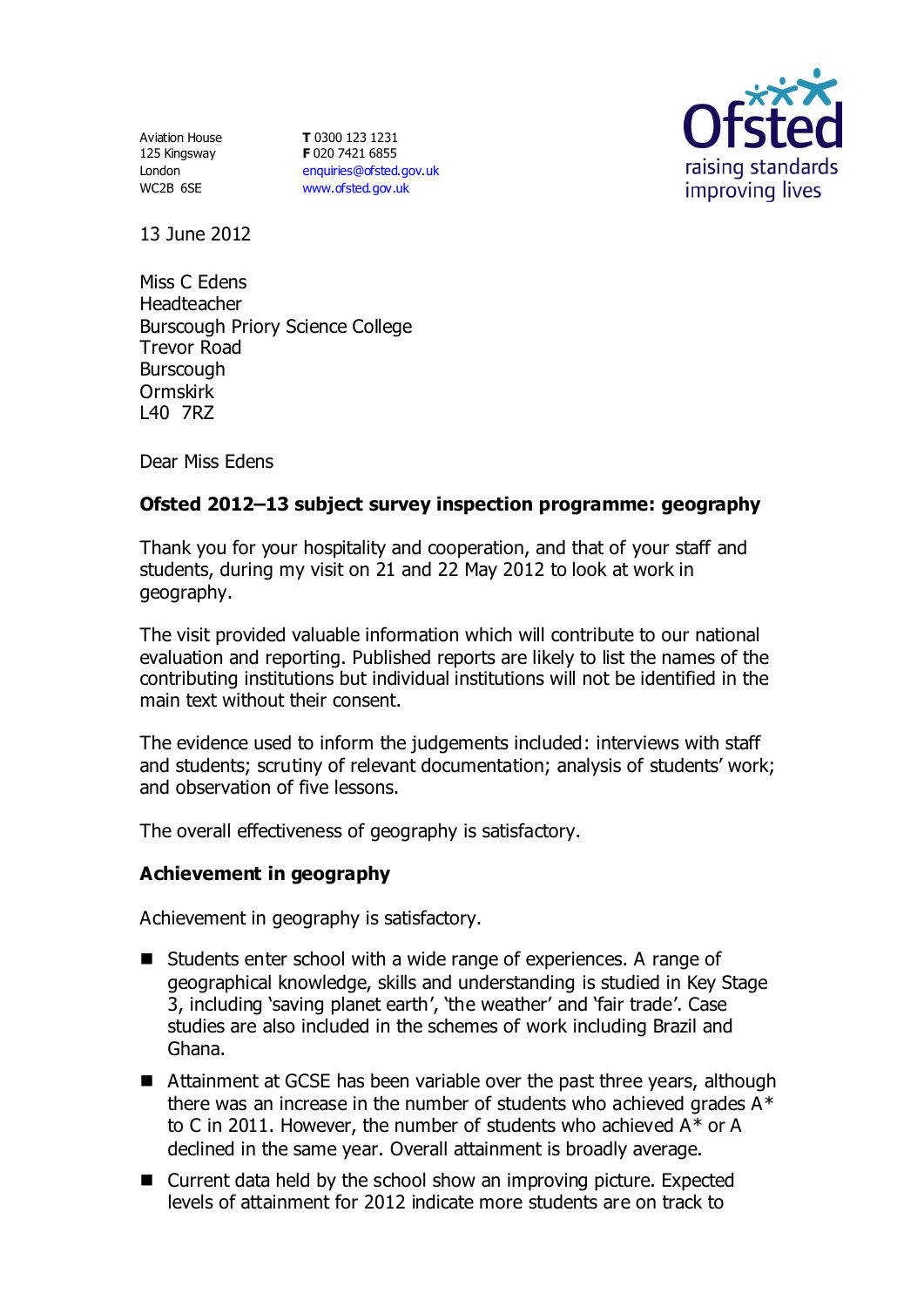achieve A\* to C. Furthermore, data at Key Stage 3 show more students achieving both the expected level and the higher level of attainment. Students are beginning to make better progress than in the past.

- $\blacksquare$  New monitoring procedures, implemented by you, provide a more accurate picture of attainment and progress. Consequently, leaders are now better placed to know when students begin to fall behind. Interventions are being introduced to help these students catch up.
- The very large majority of students enjoy geography, which is reflected in their engagement in lessons and good behaviour. Students report they are given opportunities to work collaboratively and write presentations for their peers. They are able to work for sustained periods of time. A higher than average number of students opt to study geography for GCSE.

## **Quality of teaching in geography**

The quality of teaching in geography is satisfactory.

- Students benefit from a range of activities set and enjoy debating issues of global interest. For example, a Year 7 class planned presentations in groups on the destruction of the rainforest. In a Year 9 lesson, students prepared posters showing the advantages and disadvantages of tourism. To extend their learning they were encouraged to seek solutions to identified issues.
- Teachers use a range of maps to enhance learning. Geographical information systems (GIS) are used occasionally, but the department is aware that this is an area for further development.
- Examination criteria and National Curriculum levels are used with students to enable them to answer questions with confidence. Peer-assessment is commonplace. In Key Stage 3, teachers use grade descriptors to enable students to know what they have achieved. In Key Stage 4, mark schemes are used frequently to help students understand how to answer questions effectively. However, regular marking of students' work is underdeveloped. They are not given sufficient guidance and support on how to improve their work on a day-to-day basis.
- Lessons are planned for and relate to the scheme of work. Students are assessed at the end of each unit. However, teachers are not using the information from these assessments as well as they might. This results in some activities which do not challenge students enough and a lack of targeted questions in lessons. As a consequence, some students do not make enough progress in lessons.
- A highly effective learning support assistant works in the department. She provides excellent support for all students and she knowledgeably and skilfully guides them in their learning.
- Homework activities are set to extend and support learning. Students show a genuine interest in geography and readily complete activities to enhance their progress in their own time.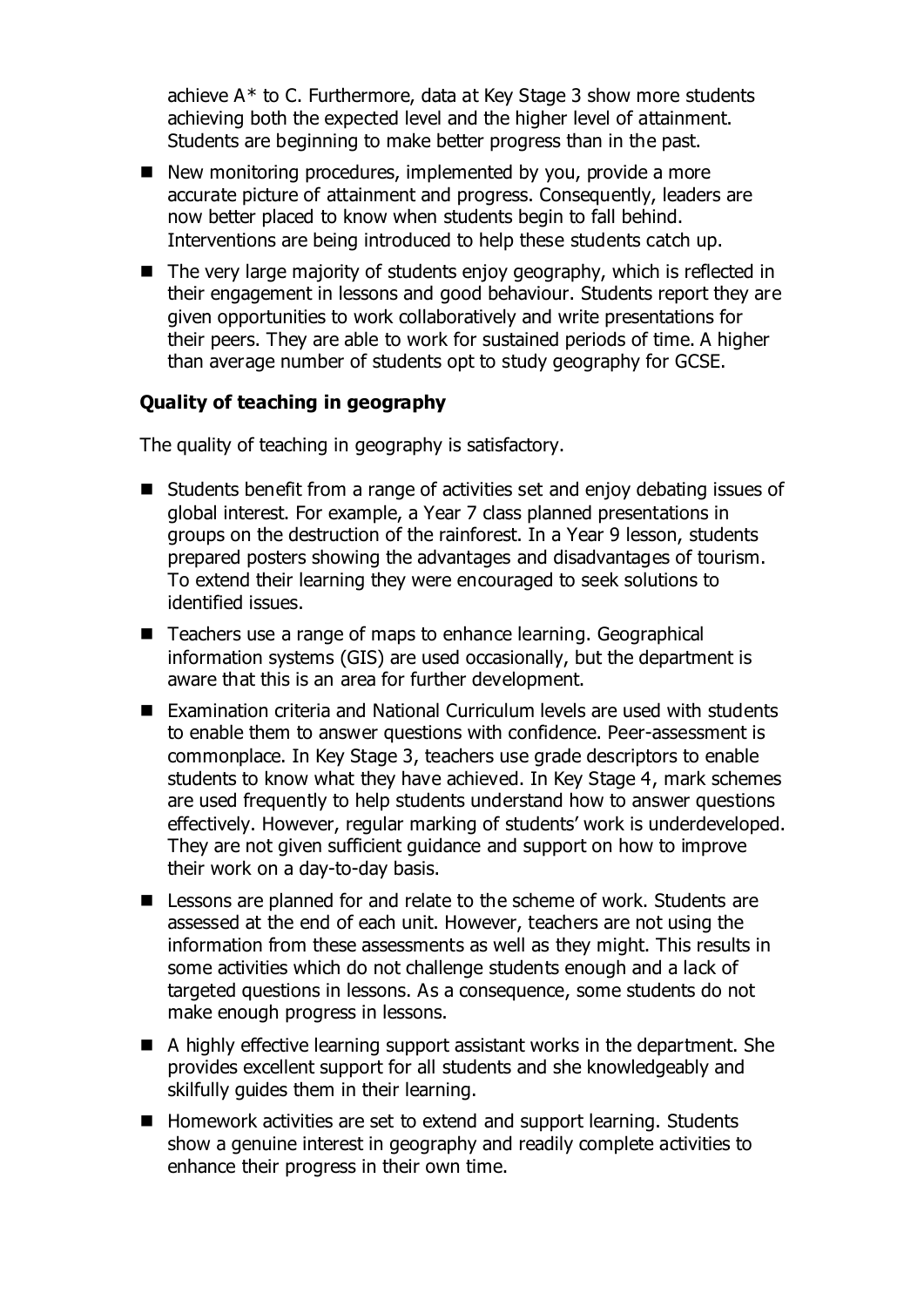# **Quality of the curriculum in geography**

The quality of the curriculum in geography is satisfactory.

- Schemes of work are well balanced so they cover most aspects of geographical learning. Suitable relevance is given to the study of places, resulting in students' awareness of the location of places, both nationally and internationally.
- Limited opportunities exist for students to undertake fieldwork. The school acknowledges more needs to be done to identify and integrate fieldwork into the curriculum plans.
- The Key Stage 3 curriculum provides a sound base on which students can build and develop their learning. The curriculum at Key Stage 4 meets requirements and ensures continuity in students learning. Map work is successfully integrated into the teaching.
- The curriculum contributes well to students' good personal development. Activities provide opportunities for reflection, consolidation of learning, debate and testing of hypotheses.

## **Effectiveness of leadership and management in geography**

The effectiveness of leadership and management in geography is satisfactory.

- $\blacksquare$  In the past, not enough was done to secure improvement in geography. However, in a very short space of time, you have developed an ambitious drive to improve outcomes for students, particularly in relation to target setting, monitoring and the quality of provision.
- Improvement planning is clear and strengths and weaknesses are known. Target setting is becoming more rigorous and challenging and students' progress is now more closely monitored. Appropriate action is taken when underachievement is identified, for example, through Saturday revision classes for Key Stage 4 students.
- A collaborative and collegiate approach has raised staff morale, following a long period of instability. Development in using assessment for learning is beginning to improve outcomes for students.
- Day-to-day monitoring of students' work is informal and supportive. It is not sufficiently challenging and does not hold the teachers to account as well as it might. Plans have recently been put in place to regularly check GCSE course work to ensure future improvements in levels of attainment.
- Leaders are generally aware of developments in geography and links with subjects associations have been used in the past. Subject-specific training, however, has been limited and only involved support from examination boards.

### **Areas for improvement, which we discussed, include:**

 $\blacksquare$  reviewing day-to-day marking of students' work so that they are more aware of how to improve